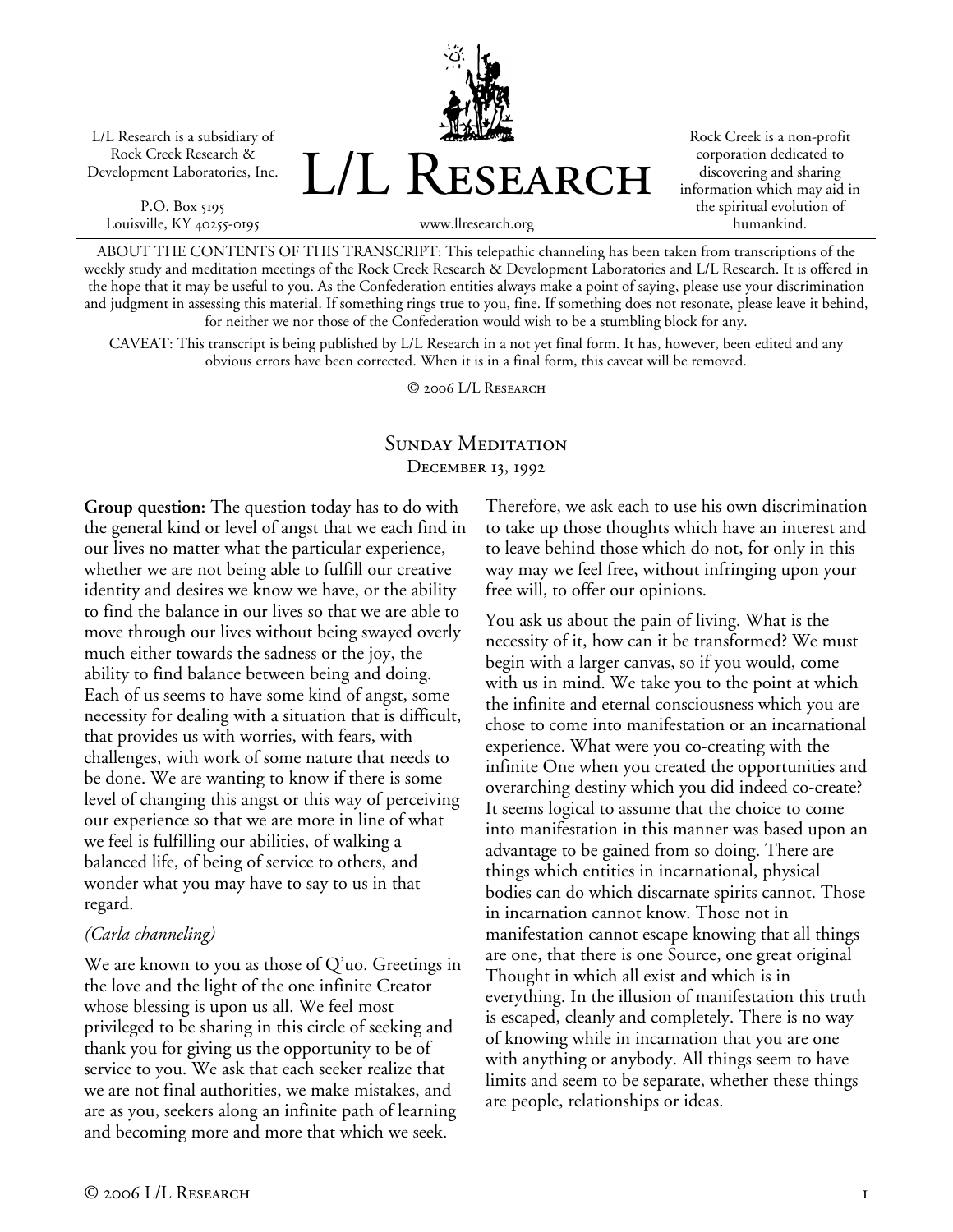The darkness of the valley of the shadow of death, to quote one of your culture's holy works, is the setting of the stage for your journey through this incarnation, for are you not all born with the life sentence of inescapable death? Therefore, you live in the shadow of that known outcome throughout the incarnational experience. So you have chosen to enter into an illusion which blocks all knowledge of unity from the conscious, logical mind. Further, you have come into an illusion which is eternally mysterious; that is, nothing is known no matter whether one seeks to the limits of the microscope or the telescope. One cannot find the basic reason "why," a basic method of "how," or a good definition of "what" the essence of the experience of manifestation might be, for as telescopes grow more powerful infinity is simply seen in more depth. As microscopes grow more powerful all that may be seen is the path of energy left by your electron particle. Now, if you are fields of energy, interacting in an illusion whose trademark is mystery and shadow there must be a reason not immediately obvious for your choice of coming into this illusion.

We shall pause.

## *(Pause)*

This illusion is the third such level, shall we say, of learning for the infinite portions of the one Creator. To experience the first being the level of the elements, the experience of being rock, sea, air. Those experiences are simple yet move deeply and slowly, and consciousness then graduates to another level of illusion. In this illusion, for those portions of consciousness which now know that they exist and begin to move in order to seek the light, the easiest example of this movement is the turning of the flower and leaf to the sun to receive light. In these two illusions there is not self-consciousness, but with graduation into the third-density illusion which you now experience, you as co-creator are in a physical vehicle which has the ability to be conscious of itself experiencing the illusion.

There is a purpose for this particular illusion, in our opinion. Just as the purpose in the first density is to experience manifestation at its basic level, and just as the second density's purpose is to experience and learn the movement, the choice towards being fed, being comforted, being warmed, finding light, so in third density the individual seekers of light become self-conscious and decide to interact. Your illusion

has everything to do with learning not only who and what and why you are as you are but also in learning how to interact with those about you. Upon graduation from this density the next series of lessons starts with learning to be a complex of entities which have all memories in common. In the next density this veil of mystery and forgetting which you now experience is gradually lifted, and, once again, you know that you are all One.

Only in third density is the unity hidden. This is in order that each may make an all-important choice of how to proceed with the evolution of the spirit, for there are two paths to the one infinite Creator in general. One path is radiant, giving, loving and unifying, and is called service-to-others path or the positive path of seeking. The other path to the one infinite Creator is magnetic, attractive, charismatic, and may be called the path of service to self or the negative path. Each of these two paths is a valid path to follow and will bring the seeker to the growing awareness of the nature of the mystery of Creator and self. We are those of the positive path, as we find it to be the more efficient path, and in our opinion the more agreeable one to follow.

Therefore, as you approach the choice of which path to follow, nothing can be known for sure, for it is all important that this choice be made in faith and not because of any proof or fact, for only in faith, only in the mid-air of that leap of faith is the choice truly made to love. Once the pilgrim's soul has made the choice to learn to love by attempting the positive path of service to others then there shall be the unfolding of the destiny which you co-created. This does not mean that free will is abridged thereby; it is as though you have furnished yourself with a place to begin a journey and a place where that journey ends.

See, you begin in Louisville and go to Chicago. In the journey there you may well travel through China but you will end up in Chicago. This is what you experience as the rough and tumble of the frustrations of your days. You have a destiny at work in you. The more clearly you make and remake the choice of polarity, the more you have the emotional calmness to be aware of whatever hints and synchronicities that are around to offer you the nudges you need to choose this or that way to be, to act and to respond to the seemingly good and seemingly bad things which occur to you. So you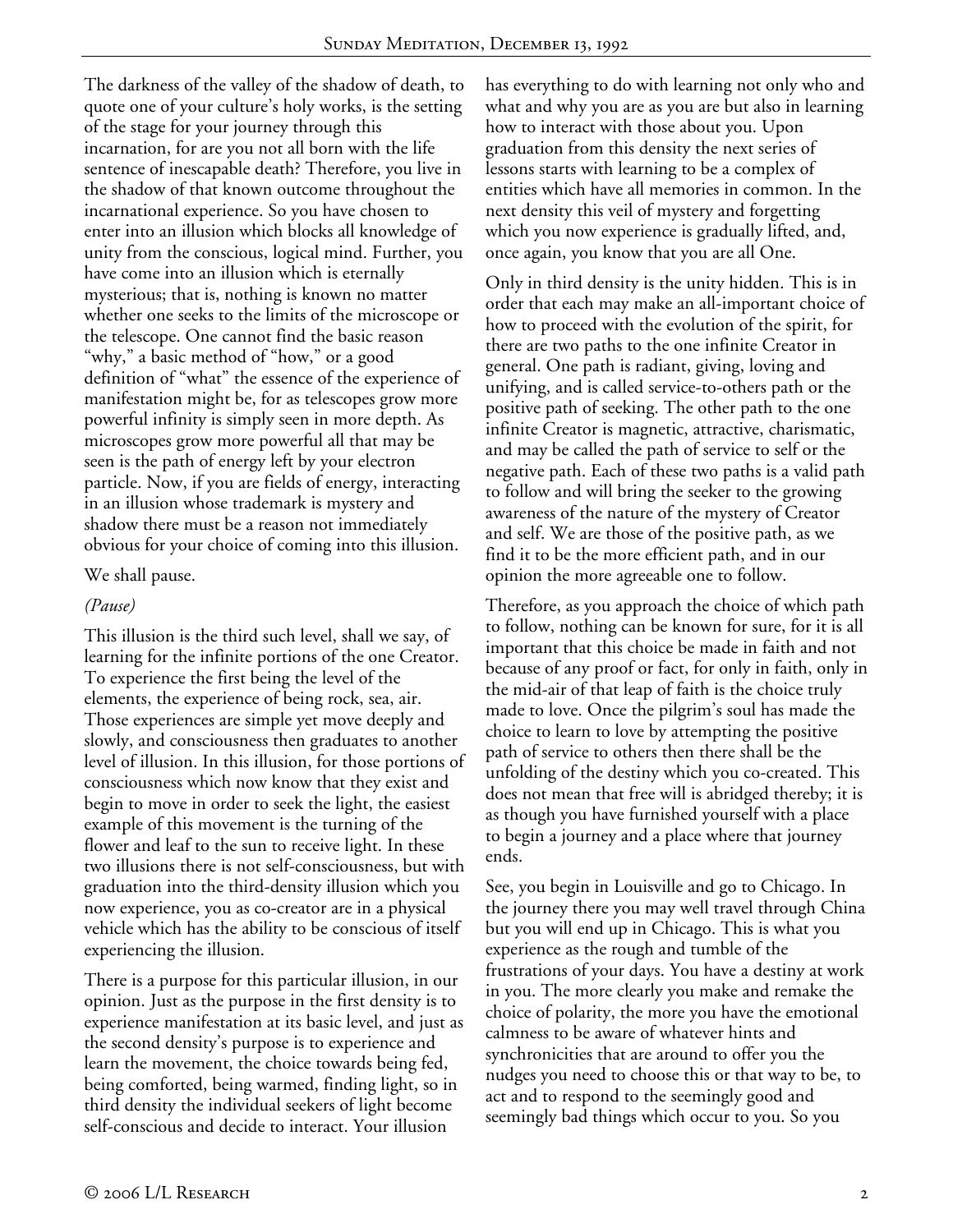see, rather than your angst being a suffering without a context, this angst is as the ballast, the weight in your frail barque of being.

As you sail across uncharted waters your only rudder is your basic faith that all is well, that you have not misplanned these things which are occurring. The more you begin to realize that there are no mistakes the more you can move past wondering why the suffering was necessary and, therefore, the more time you have to take to pay attention to the situation in which you experience the suffering. Is this suffering necessary? Well, my friends, we may say that the discomfort of pain is necessary.

Now, the more the discomfort is resisted the harsher the discomfort. As we are on the journey of the mind and the spirit you shall constantly be changing and transforming because of your experiences. These changes are uncomfortable and, therefore, there is pain. To the extent that you cooperate with these energies of transformation, then to this extent the discomfort may not breed fear. You can look at the suffering and say, "I must be changing pretty well," but if you need the fear, allow it. There is nothing wrong with protecting your delicate and sensitive inner self. It is possible to allow this fear and then try just a little less fear, and then a little less, and move slowly, supporting the self, not discouraging the self by railing against the lack of courage or railing against destiny for the discomfort which change brings.

Perhaps what we would leave you with in this portion of this working is the thought that if you are learning lessons of love your first lesson is to love, accept and forgive yourself. In one of your holy works it is written that there are only two laws of being, to love the infinite Creator and to love all others as you love yourself. What entities often do not realize is that they are loving others more than they are loving themselves. How hard are you on yourself, my friends. Attempt to support and refresh your own self in your pilgrimage just as you would any friend. Attempt not the courage but the lack of discouragement. When you feel discouraged, find that portion of your spirit which cradles you and comforts you, and allow that comfort to fill and calm the rough seas, the rough seas of emotional pain. Then simply open your eyes and gaze upon that manifestation which barely hides the imminent glory of the one infinite Creator.

My friends, you are loved so very much by the infinite One, you are so precious. You are unique. Your nexus of experiences and biases is irreplaceable. Feel that jewel within yourself grow and glow and allow the Creator to move through each facet of this jewel of essence, and this shall be your rudder on the uncharted sea.

We would at this time open the meeting to any questions that any might have. May we take a first query?

**Questioner:** Yes, Quo, in the negative polarity, do they view themselves as being of negative polarity? Do they have a concept of polarity?

I am Q'uo. My brother, there are very, very few which, having no concept of polarity, are nevertheless of the negative polarity. However, the negative polarity is far more difficult than the positive polarity to do work in consciousness using *(inaudible)*. This is due to the fact that in order to graduate, shall we say, from the third-density illusion in the positive path it is necessary for an entity to be working in service to others at least 51 percent of the time, whereas in order to achieve graduation along the negative path of polarity it is necessary to be working in service to the self 99 percent of the time at a minimum.

Therefore, those who follow the path of negative polarity are almost always quite well aware of the process whereby all energies and entities about that person are subsumed and consumed by that person in order to bring added strength and power to the self. The times of slavery, shall we say, of which negatively polarizing entities are capable is large, however all are to one extent or another conscious.

May we answer you further, my brother?

**Questioner:** Yes, do the negative polarity people or entities, do they view us as positive polarity and themselves as negative, or do they not use this terminology or way of thinking? Perhaps I am not asking that clearly, I am not sure.

I am Q'uo. We believe we have the gist of your query. From the standpoint of the negative path the positive path is naive and weak. From the standpoint of the negative path the negative entity feels that it must look out for itself, and shall take all opportunities to take advantage of others who are naive and weak. It further feels that if these entities which are naive and weak learn from this experience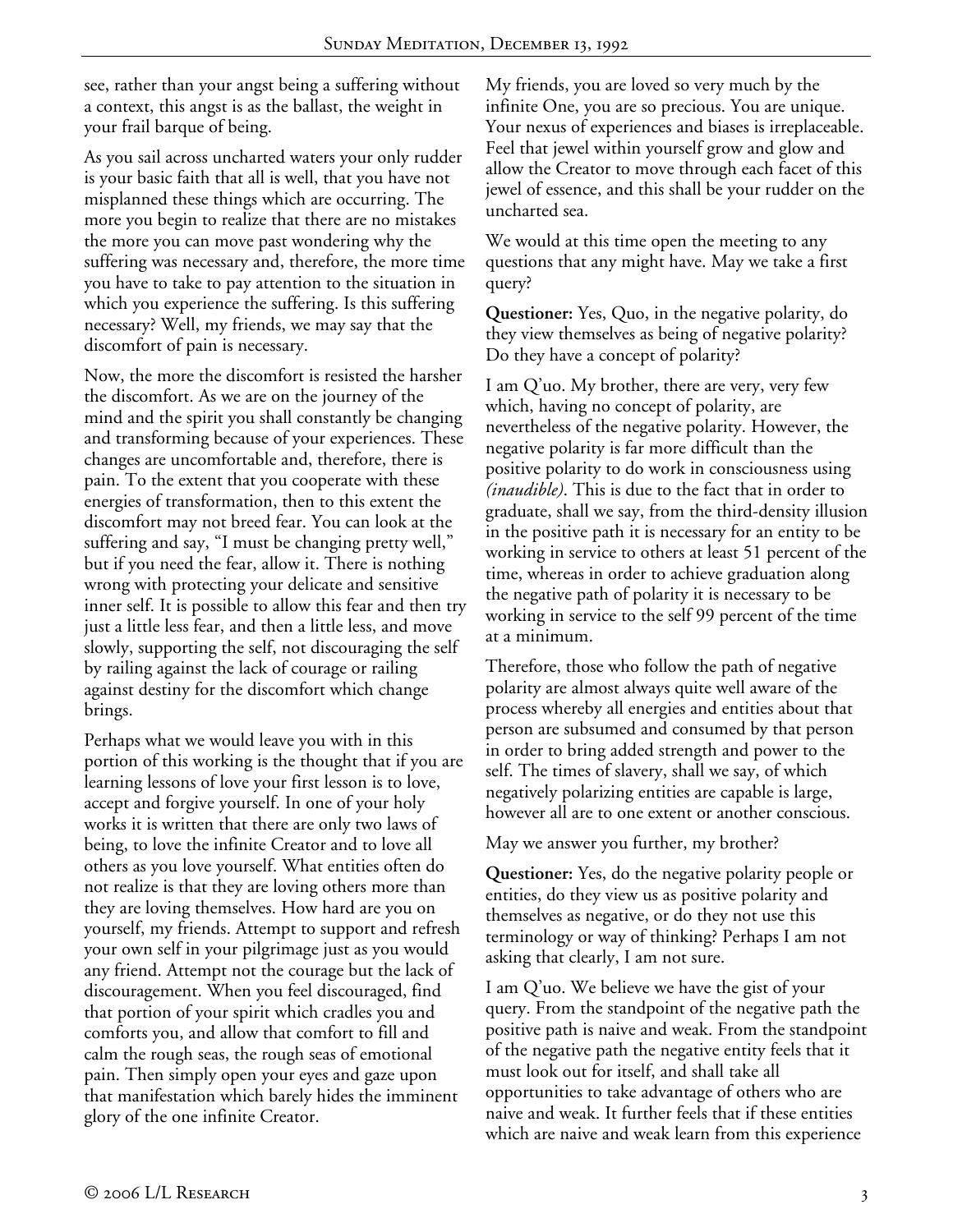to protect the self and use others who are naive and weak, then they have been of service in teaching a previously naive "babe in the woods" the nature of "the real world."

Indeed, almost no negatively oriented entity wishes to use such prejudicial language about its path. The language is more often couched in terms of affirming the self. This is not to be confused with the process of accepting the imperfect and universal self as a heart of preparation for loving others as you love yourself. Do you see this, my brother?

**Questioner:** Yes, thank you.

May we answer you further?

**Questioner:** Yes, I'd like someone else to have a turn.

**Questioner:** I have a question for you, Q'uo. What is the role of comfort—physical comfort—within the illusion, on the path of learning? If you can answer that question, what is the role of comfort in the metaphysical sense?

I am Q'uo. My brother, there is no inherent virtue in discomfort. The difficulties into which one falls by wishing for comfort have to do more with an addiction to a certain expectation than with comfort itself. One may indeed be comfortable, happy, wealthy or other seemingly good things, and be quite miserable because of need, for some form of discomfort lies within the soul. The notion of comfort, further, is one which suggests that there is a place in which one is comfortable. This invariably is not so. The true comfort is in accepting and cooperating with the destiny in which one flows like the raft in the torrent of the river.

May we answer you more specifically?

**Questioner:** Is there then a place for wishing of discomfort, as far as, metaphysically speaking, wishing for learning? As opposed to wishing for comfort and being couched within the illusion?

My brother, the fine joke of comfort and discomfort is that at the beginning of any learning there is tremendous feeling of discomfort while there is very little seeming work being done. The wheels, shall we say, are spinning, and even the slight bit of change which is occurring is causing tremendous amounts of emotional, mental or physical discomfort. As the lesson begins to sink in, usually the fourth or fifth time the genre of experience has come around again

and the seeker is getting the hang of this particular lesson of love, the strides being made towards transformation are far greater, change is occurring at a far more deeply biased level, yet the experience of discomfort is somewhat less because comfort actually lies, as we said, in accepting one's place in the flow of change.

As the end of any lesson approaches, this realization of the flowing nature of learning and destiny is clearer and clearer. Finally, one is somewhat comfortable, and then of course it is time for another lesson to begin. Thus, there is always the discomfort, the angst, but the amount of angst is not necessarily consonant with the amount of change but is rather more nearly consonant with the amount of resistance to or standing athwart of that change because of preconceived ideas about what one's path of destiny is. It is well to release all expectations beyond a certain point in order for the play of the wind of destiny to aid rather than to seem to hinder.

May we answer you further, my brother?

**Questioner:** No, Q'uo. I thank you for your patience with me. I appreciate the different viewpoint and will take time to think about it.

I am Q'uo, and we appreciate your patience with us, for we attempt to give answers on several levels at once in order to speak to each within the circle, and this, while perhaps helpful, at least we intend it to be, certainly does little to keep us simple.

Is there another query at this time which we may obfuscate and confuse you with our answer to?

## *(Pause)*

I am Q'uo, and we find that our sense of humor has run away with us again. We shall put it differently. May we answer another query at this time?

**Questioner:** Yes, Q'uo. I do not want to monopolize the time here because I am so full of questions, but I am curious as to … We had so many reports of people having encounters with reptilian-type humanoid forms. I was wondering, this is just a thought that occurred to me, seems to make sense, if there could be a planet which would [have had] reptilian life forms, perhaps a third density or a fourth density, and their body forms made good vehicles for negative polarity entities to reside in. Does it work like that or is it somewhat different? Is that clear?